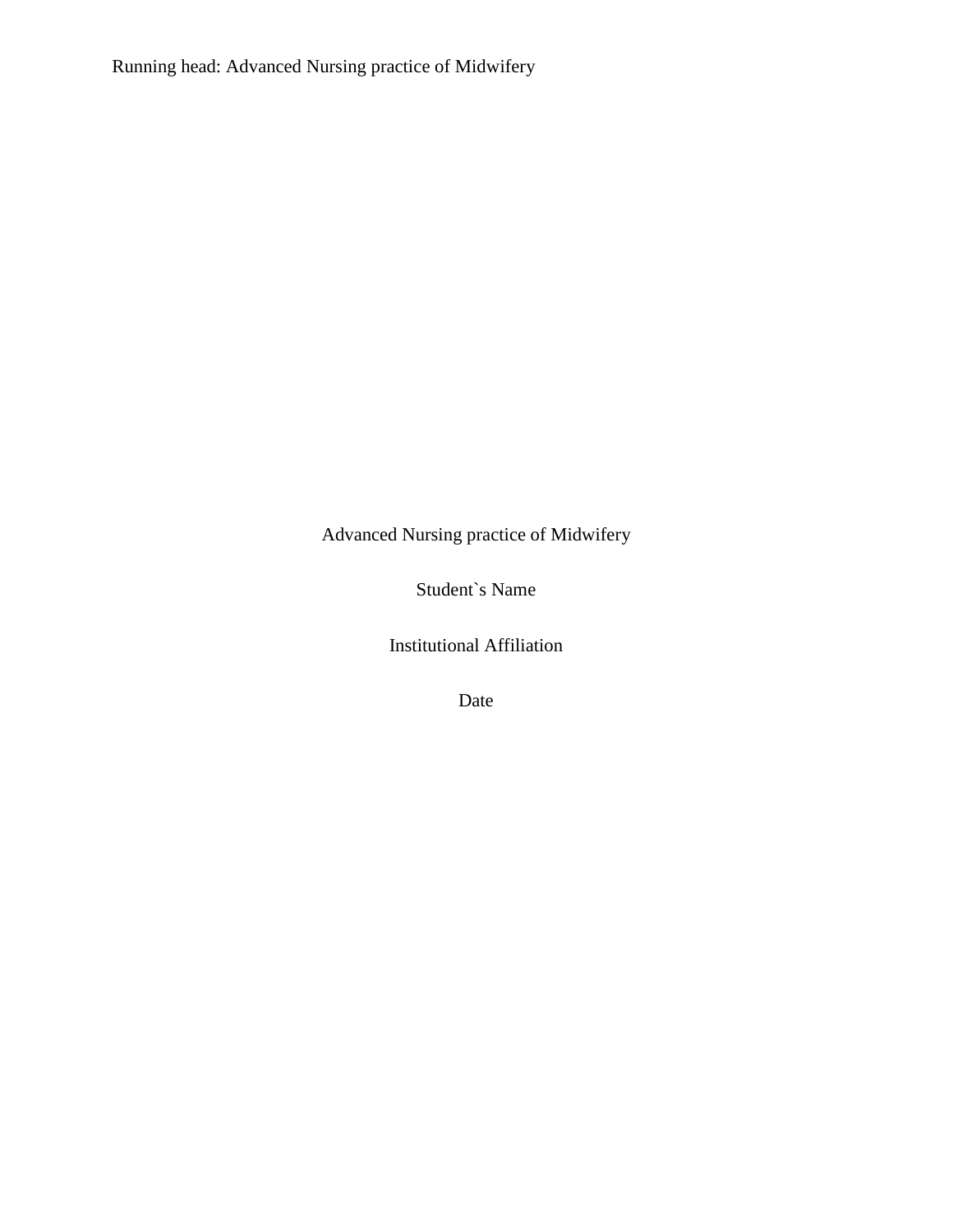### Introduction

The advanced nursing practice of midwifery give health interventions and advocate healthy lifestyle choices for patients, their families is a broad variety of surroundings. They offer prenatal and gynecological care to standard vigorous women. They also deliver babies in hospitals, individual homes and also birthing centers. They also continue to do a follow-up on their patients even after being discharged. They partner with other healthcare professionals, based on the agreed scope of practice principles. They use higher clinical nursing or midwifery knowledge and critical thinking skill to independently offer optimal patient care through caseload administration of prenatal, gynecological care and also delicate and chronic diseases (Schneide, 2012).

Advanced nursing of midwifery is based in the theory and practice of midwifery and integrates midwifery and other associated research, administration and leadership principles and skills so as to promote an idealistic, multidisciplinary advance to eminence patient care. The practice is taken up by independent, skilled practitioners that are proficient, responsible and dependable for their practice. They are vastly skilled in clinical practice, and they are skilled to take care of patients' desires and health service prerequisites at both local and international level (Vincent, 2010). They ought to have a vision of areas of midwifery practice that can be built outside the present scope of midwifery practice and an obligation to the progress of the areas.

### **Requirements of Advanced Nursing practice of midwifery**

An advanced midwife practitioner should be qualified by American Certified Nursing Midwife chosen the certifying agent. They should also show indication of abiding proficiency as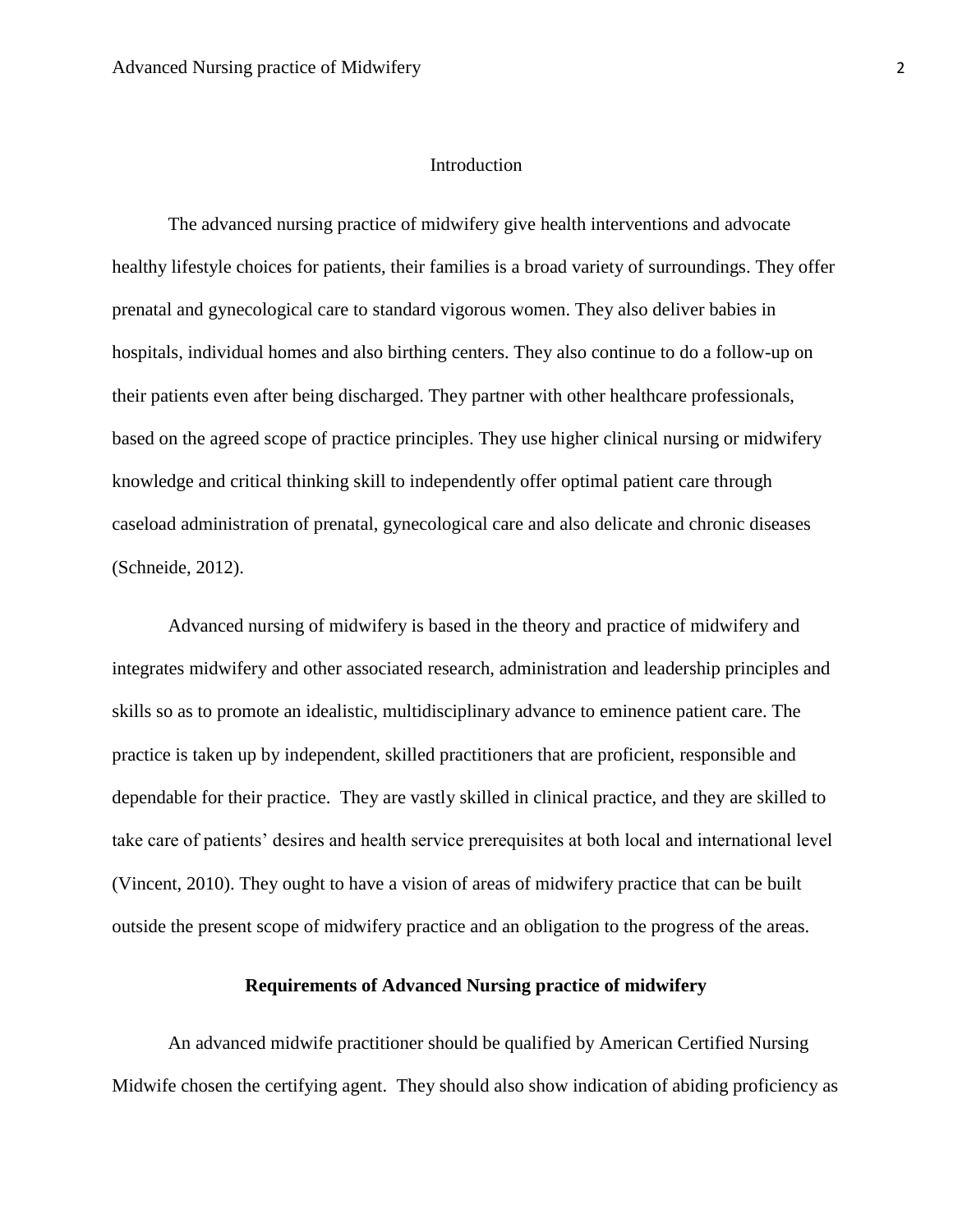requisite by the ACNM chosen verifying officer. The midwife is also needed to be in conformity with legal obligations of the jurisdiction where midwifery practice comes up. An advanced midwife practitioner should be a holder of Bachelor's degree in nursing and also a Master of Science in Nursing (Schneide, 2012). They ought to have a compassionate nature and enjoy working with women from various backgrounds. They must also be sympathetic working with women from teenagers through menopause. The midwives should have the capability of working in a team as they will need to partner with other people in the same field. They should also have excellent communication skills and ability to listen to patients with compassion and considerate.

### **Duties**

Functions of an advanced midwife include helping women throughout all the stages of pregnancy, childbirth, and post-delivery. They also team up with obstetricians and gynecologists in diagnosing and treating women suffering from acute and chronic diseases. They also counsel and educate patients on how to maintain a healthy lifestyle. Advanced midwives also conduct examinations and take individual patients' medical histories (Stanley, 2011). They are also tasked with performing diagnostic tests and procedures or at times they can give the tests to be performed by qualified technicians. Besides, they can prescribe pharmaceuticals to their patients. They also perform management duties that include keeping specified records of their patients. They also work with male patients with a reproductive health problem or sexually transmitted diseases.

# **Experience**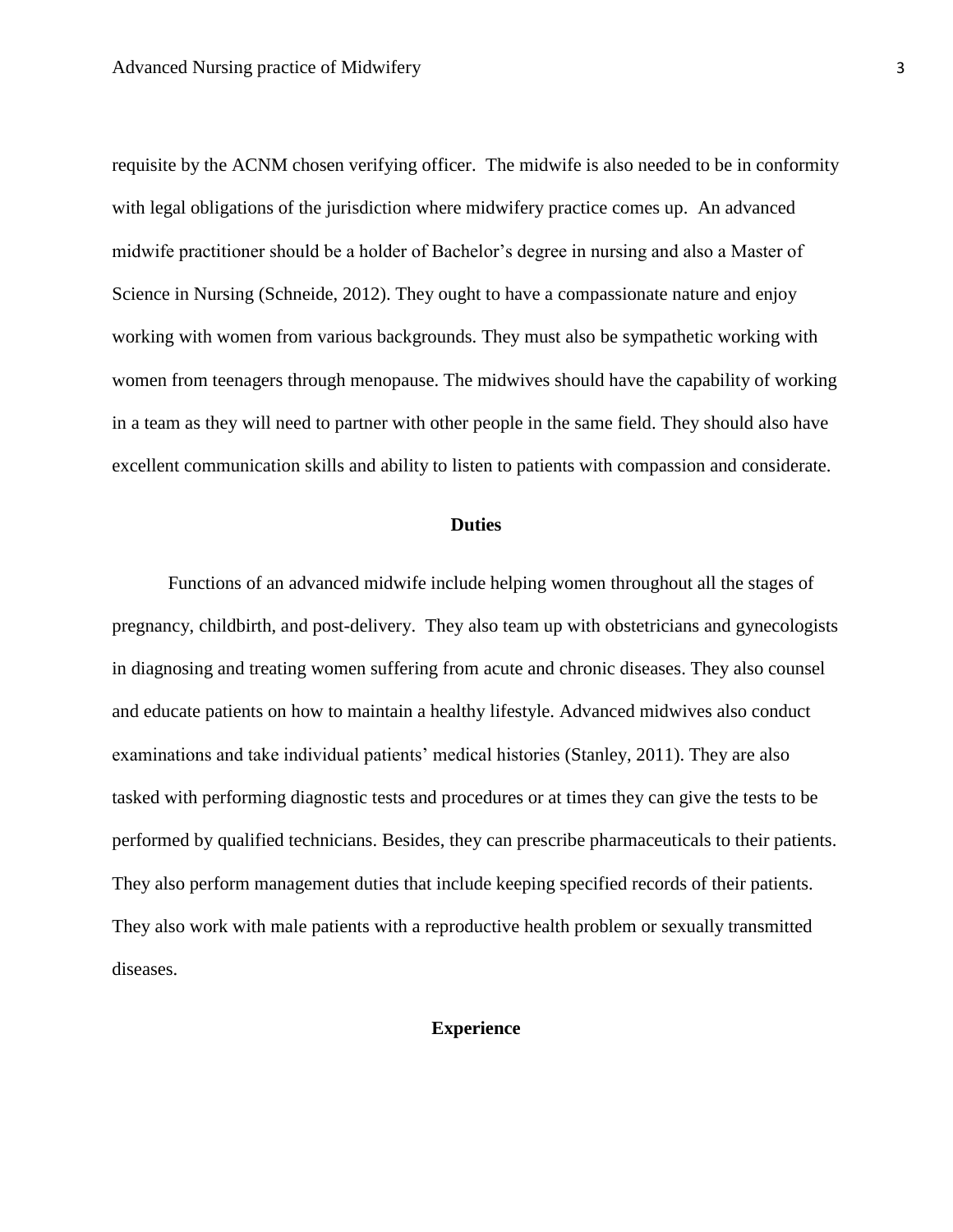A Certified Nursing Midwife should have experience of midwifery practice in either a hospital clinic or any other area they want to join. They should also have experience in advanced clinical roles as they will be required to perform duties pertaining to clinical care. An Advanced Nursing Midwife should also have experience in male reproductive health and also sexual transmitted disease as it will allow them to work with male patients (Stanley, 2011). The nursing midwives should also have experience in the management level as they will be tasked with administration roles.

### **Pay scale**

The salaries of an advanced nursing midwife depend on the geographical region, duties, and experience level. Their wages can be affected by various variables, for instance, type of practice environment such as private practice, hospital and also home birth. The salaries can also be affected by the geographical area of the country, kind of location and also benefits packages that they are offered together with their salaries (Joel, 2013).. Their pay also depends on their weekly working hours and also the type of care they are offering. However, the payscale.com gave the median salary of nursing midwives in 2014. The average included the nursing midwives working in a hospital, home birth and also clinic birth. The average yearly salary earned by advanced nursing midwives was \$82, 620 in 2004. All the advanced nursing midwives had their wages varied from \$64, 912 to \$107,125 yearly.

#### **The regulatory body**

The regulatory body for the Certified Nursing Midwives is known as American Midwifery Certificate Board. The board offers certification exams for nurse midwives. The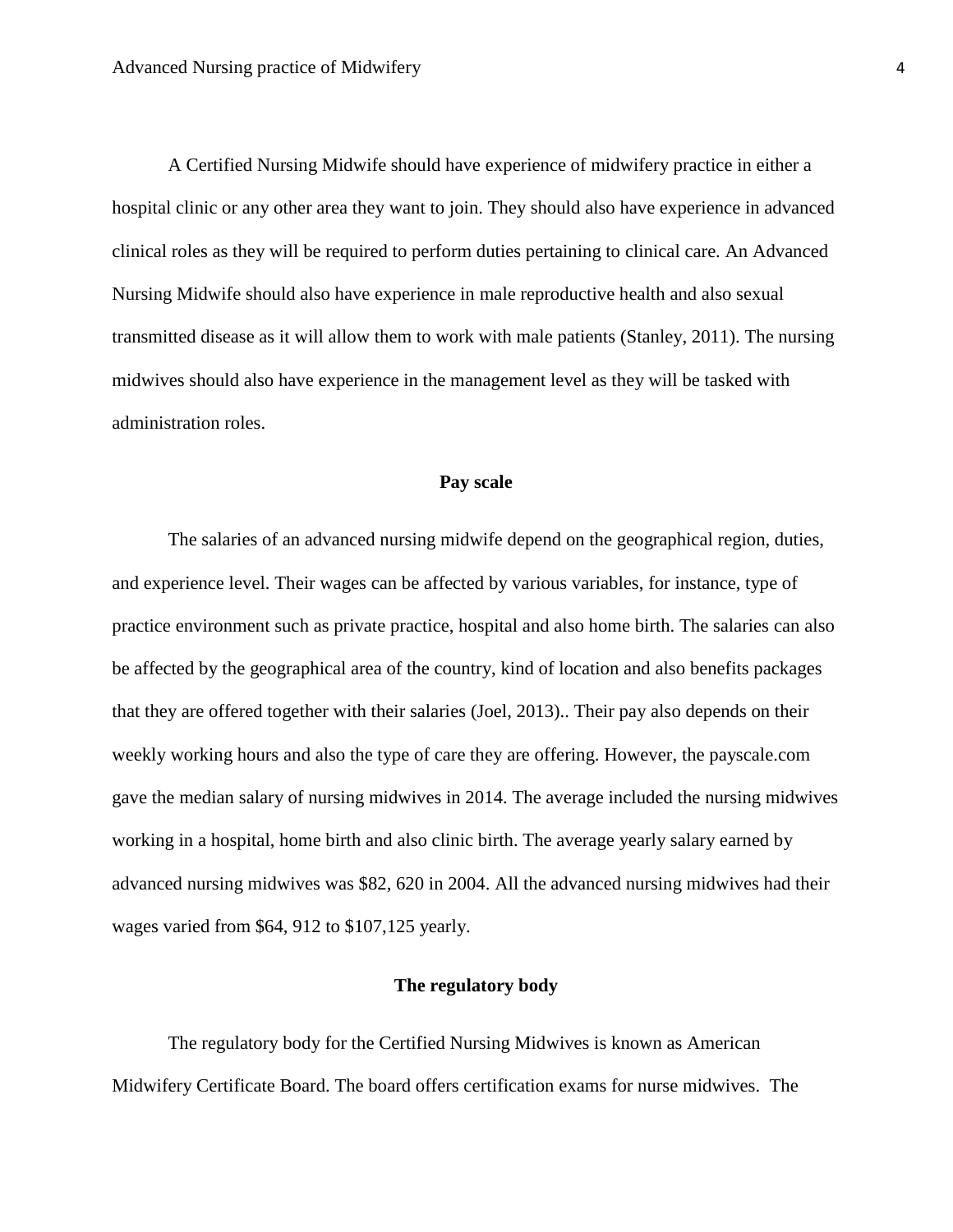certification by AMCB is a vital feature of professional quality assurance for midwives (Dreher & Glasgow, 2011). The NCCA awarded accreditation to the Certified Nurse-Midwife and the Certified Midwife certification programs administered by the AMCB. Following certification one is allowed to continue with practice in the field of midwifery anywhere in the country (Joel, 2013). One can also continue with education in nursing midwifery after the accreditation. The American Midwifery Council also protects them and they are expected to work according to their policies.